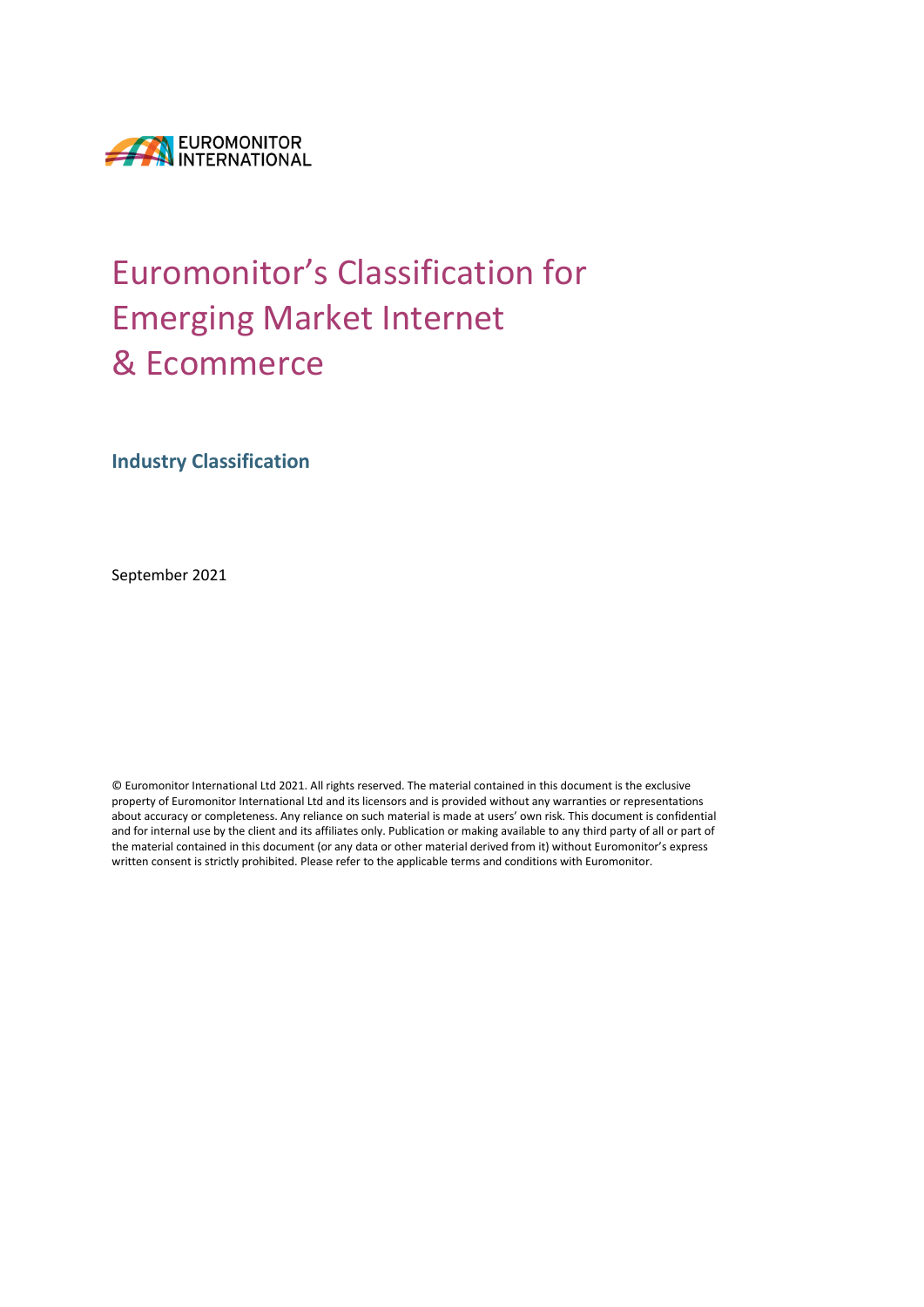# **List of Contents**

<sup>©</sup> Euromonitor International Ltd 2021. Applicable terms and conditions of use and the disclaimer at the front of this document apply.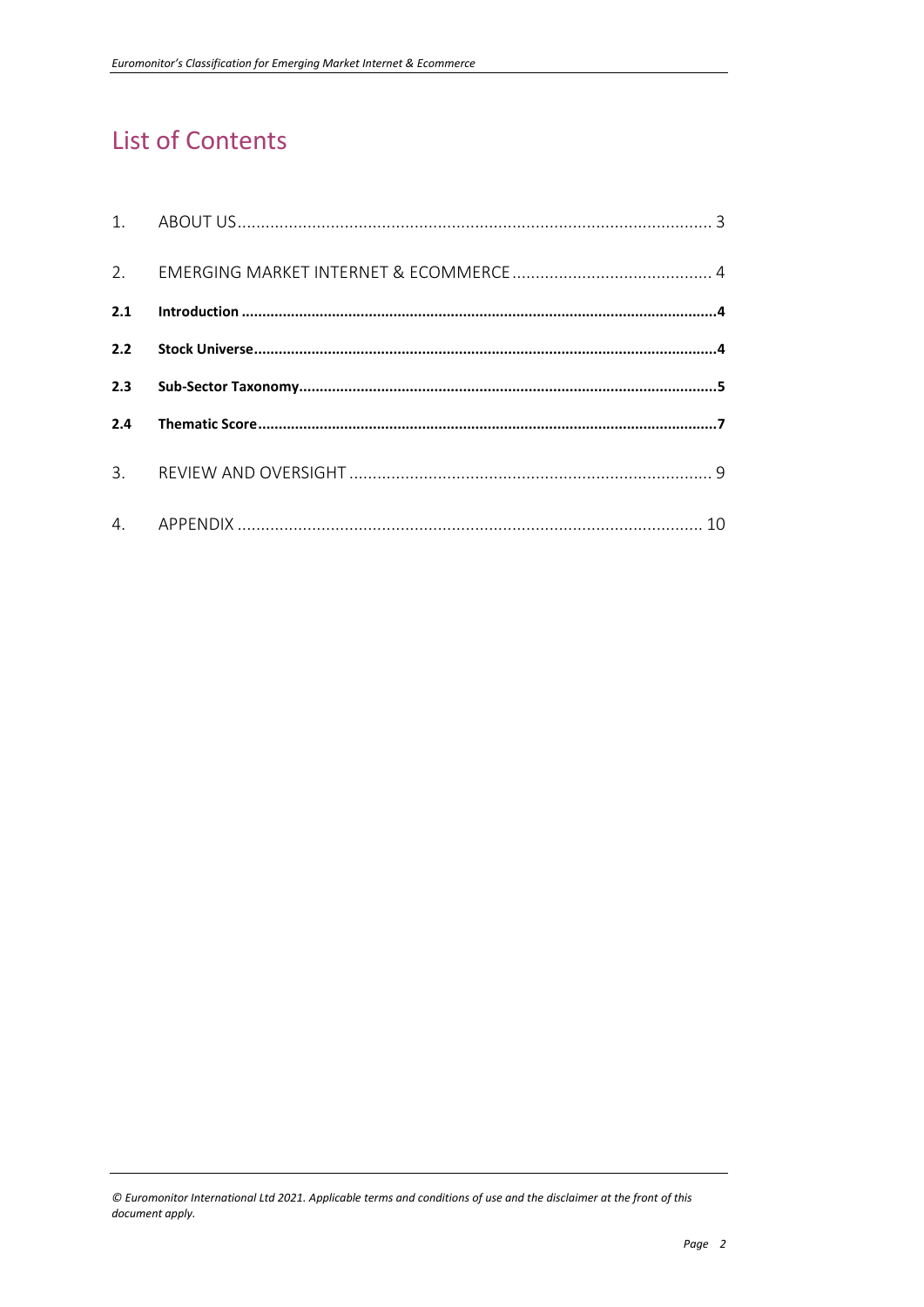# **1. ABOUT US**

Established in 1972, Euromonitor International ("Euromonitor") is the world leader in strategy research for both consumer and industrial markets. Comprehensive international coverage and leading-edge innovation make our products essential resources for companies large and small, national and global. With offices around the world and analysts in 80 countries, the company is a leading provider of global market intelligence. Our products and services are held in high regard by the international business community and we have 5,000 active clients, including 90% of the Fortune 500 companies.

*<sup>©</sup> Euromonitor International Ltd 2021. Applicable terms and conditions of use and the disclaimer at the front of this document apply.*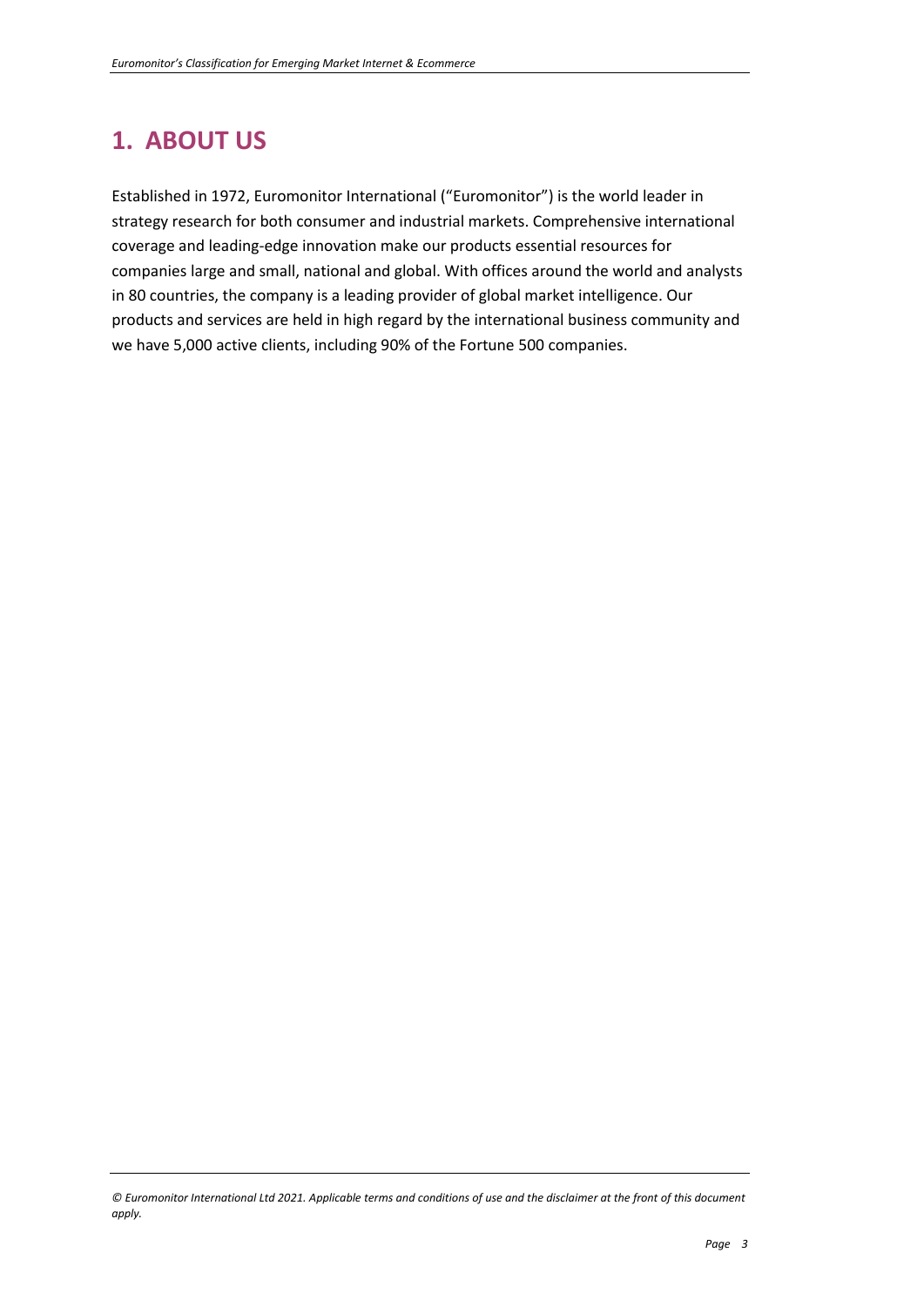### **2. EMERGING MARKET INTERNET & ECOMMERCE**

### **2.1 INTRODUCTION**

The internet and ecommerce revolution has not been limited to the developed world. Today, an online economy thrives and is expanding in emerging markets. Rising disposable incomes, positive reform momentum, population growth, urbanisation, an under-leveraged consumer and the widespread adoption of digital devices have become the bedrock of this new, defining megatrend – the advent of a new consuming class in emerging markets. Moreover, it is estimated that COVID-19 has accelerated digital behaviour by up to five years in emerging markets. Yet, we believe this to be just the start. The convenience of 24-hour shopping and home delivery combined with greater product selection are likely to become valuable steppingstones for continued digital adoption. Online marketplaces, direct-toconsumer brands, social commerce, live selling and voice commerce are examples of the increasingly sophisticated and targeted channels used by companies to meet end-consumers where they are the most comfortable. In the years ahead, we believe that emerging countries will go from participating in the online economy to shaping and defining its very direction. As innovation is unleashed and market competition strengthened, we believe this megatrend may be just what is needed to unlock the emerging world's next growth phase.

### **2.2 STOCK UNIVERSE**

Euromonitor launched the Emerging Market Internet & Ecommerce Stock Universe ("**Stock Universe**") in September 2021.

The Stock Universe follows a classification methodology developed by Euromonitor for the research and investment communities with the objective of mapping publicly traded companies involved in internet and ecommerce related business activities in emerging markets. To be included in the Stock Universe, companies must trade on a regulated exchange, exhibit certain free float characteristics, earn a majority of their revenue from emerging market countries, and provide goods and/or services within the internet and ecommerce ecosystem.

Each company in the Stock Universe is first identified and selected using Euromonitor's inhouse touch point assessment, and then carefully analysed and classified within one of the Sub-Sectors defined in Section 2.3 below.

Each company in the Stock Universe is also thematically scored for its thematic purity. Each company's thematic purity is a function of its reported revenue from internet and ecommerce related business activities in the emerging markets. Companies with greater reported revenue receive a higher score, whereas companies with lower reported revenue receive a lower score.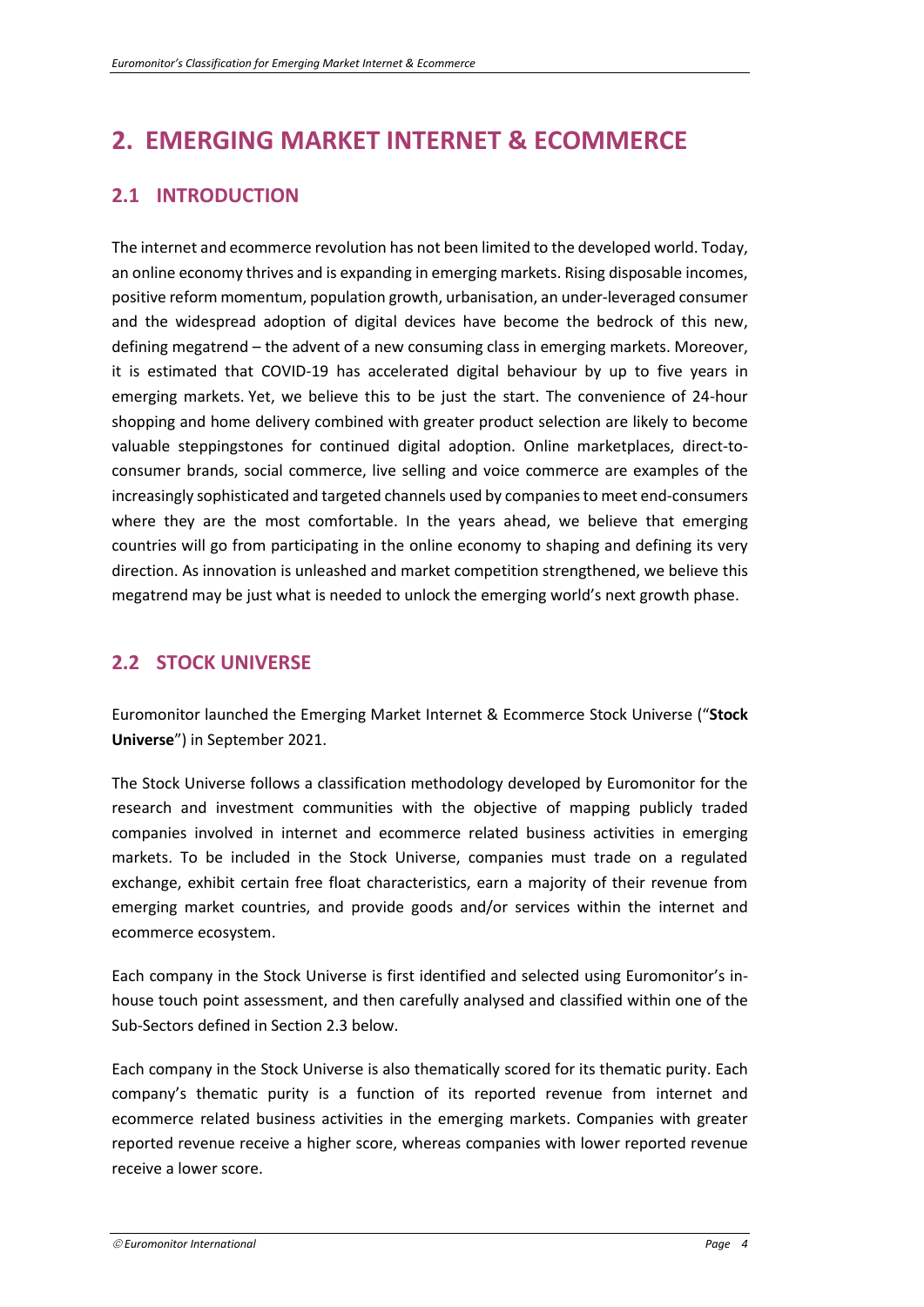The Stock Universe is reviewed and updated twice per annum. As of September 2021, the Stock Universe contained 123 companies.

**Euromonitor does not accept payment from companies or third parties (acting on behalf of such companies) for inclusion into the Stock Universe.**

### **2.3 SUB-SECTOR TAXONOMY**

Within the Stock Universe, companies are grouped according to a sector taxonomy ("**Sub-Sectors**") based on their internet and ecommerce related business activity. Where companies are engaged in business activities across multiple Sub-Sectors, their reported revenue mix is reviewed with the objective of classifying them within the Sub-Sector that provides the greatest share of their reported revenue.

Companies are currently classified within one of following nine Sub-Sectors:

#### Digital Commerce and Online Marketplaces

Companies in this Sub-Sector focus on transacting goods and services across online ecommerce channels only. They do not operate across physical brick and mortar retail outlets. Ecommerce channels can include own branded online websites or online marketplaces where third party buyers and sellers come together to sell goods and services. Examples of companies in this Sub-Sector include Global Fashion Group SA, which operates ecommerce platforms for fashion and lifestyle markets in Latin America, and Coupang Inc, a South Korea-based company, which sells various products and services in the categories of home goods and décor products, apparel, beauty products, sporting goods, electronics and everyday consumables.

#### Ecommerce Services

Companies in this Sub-Sector provide ecommerce services that facilitate the development and enhancement of ecommerce platforms. Such services include cloud-based commerce hosting, host domain registrars, online integration tools, application software solutions and other related ecommerce services. An example of a company in this Sub-Sector is Infracommerce CXAAS SA, which provides digital solutions for ecommerce operations in Brazil and Latin America.

#### Social Commerce

Companies in this Sub-Sector provide online social media virtual community platforms that allow users to share ideas, content, build virtual networks and share common interests via video and music uploads. These social media platforms generate a majority of their revenue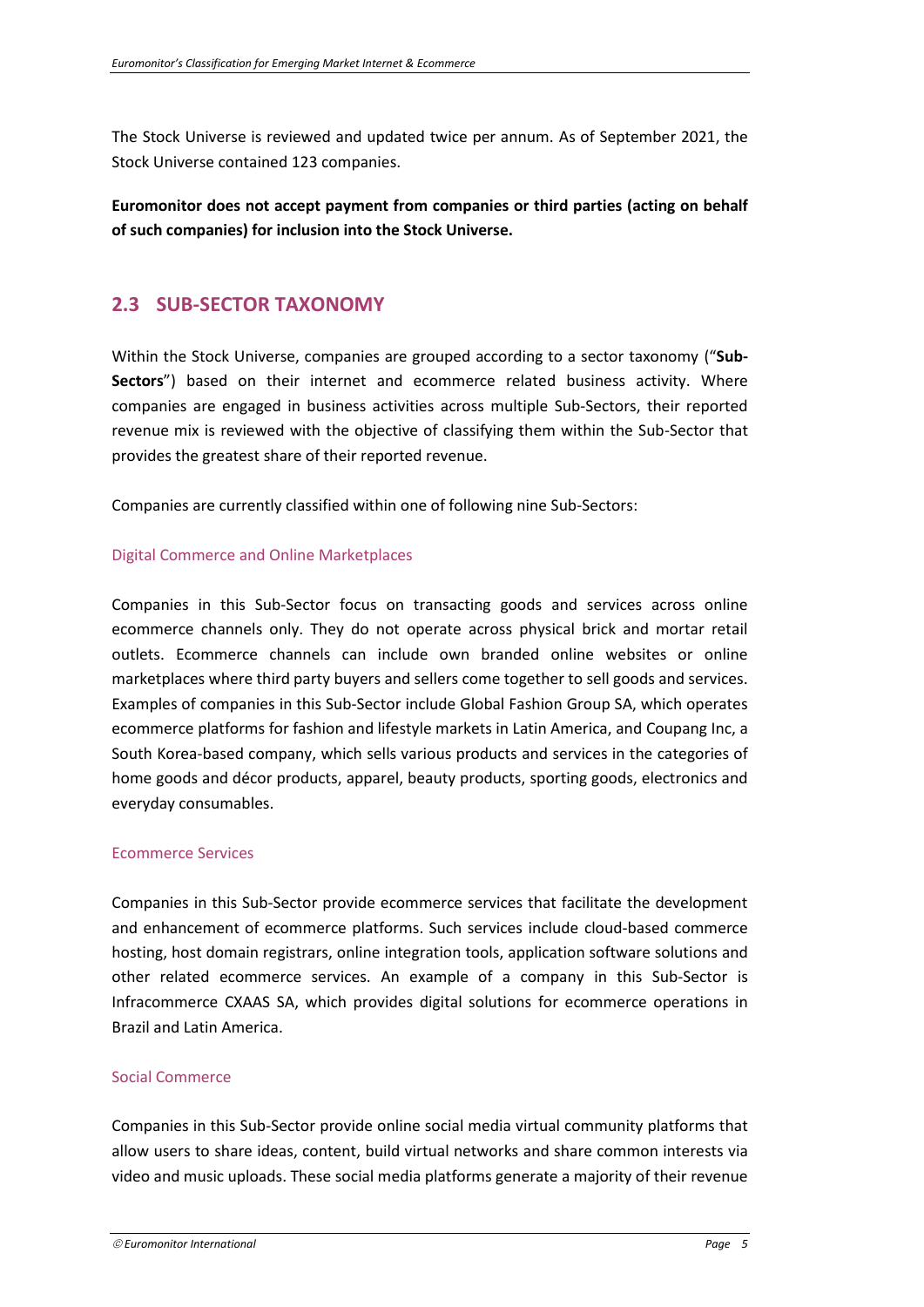from advertising, and community members can also trade goods and services in these online virtual community marketplaces with other platform members. Examples of companies in this Sub-Sector include Pinduoduo Inc and Weibo Corporation in China.

#### Food, Ride-Hailing and On-Demand Retail

Companies in this Sub-Sector include businesses that operate on-demand online food delivery services, retailing of goods and services and mobile application ride share/transport services to end-consumers. These businesses operate via mobile applications or online webpages with an emphasis on convenience, quick response and delivery turnaround of goods and services. An example of a company in this Sub-Sector is Dada Nexus Limited, which operates a platform of local on-demand retail and delivery in China.

#### Digital Media, Gaming and Entertainment

Companies in this Sub-Sector provide online entertainment media content and other related media services. This includes broadcasting services, online streaming of video, tv, music, films, publishing and licencing of online games and mobile game applications. Examples of companies in this Sub-Sector include Douyu International Holdings Ltd, which provides interactive games and entertainment live streaming services in China, and Netmarble Corporation, which develops and publishes online and mobile games in South Korea and internationally.

#### Online Search, Ads and Classifieds

Companies in this Sub-Sector provide platforms for online search engines, online buy and sell classifieds for goods and services and online digital media advertising services. An example of a company in this Sub-Sector is Naver Corporation, which provides internet and online search portal and mobile messenger platform services in South Korea.

#### Online Travel

Companies in this Sub-Sector provide online travel services for accommodation reservation, transportation ticketing (e.g., airline flights, cruises and land transportation), corporate travel management and other travel-related services. An example of a company in this Sub-Sector is MakeMyTrip Limited, an online travel operator in India.

#### Ecommerce Logistics

Companies in this Sub-Sector provide logistics services such as fulfilment, last mile and express delivery services to ecommerce merchants that sell to end-consumers. An example of a company in this Sub-Sector is ZTO Express Inc, which provides express delivery and other value-added logistics services in China.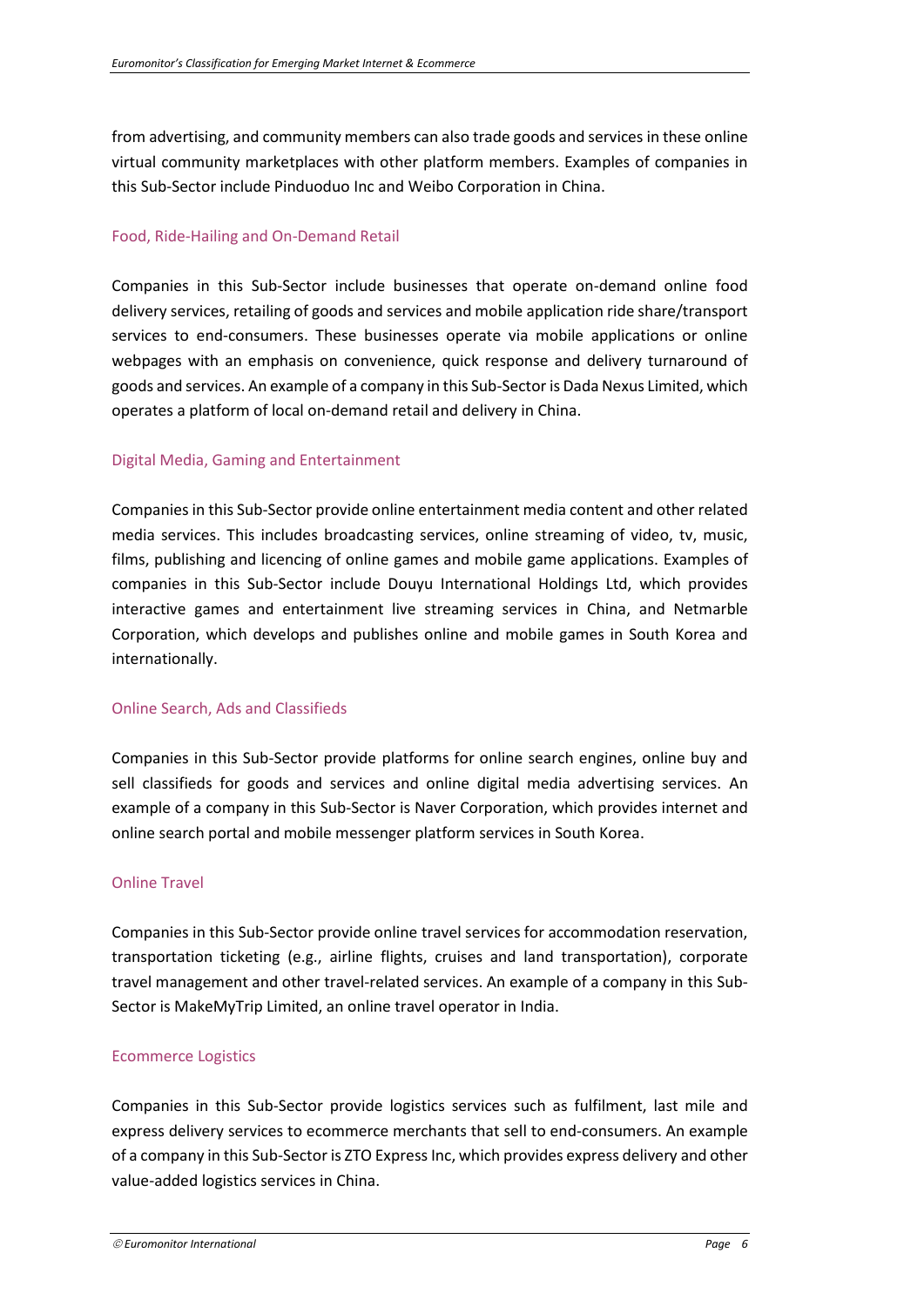#### Internet Services

Companies in this Sub-Sector include investment holding conglomerates that provide a wide range of consumer internet and ecommerce related business services. An example of a company in this Sub-Sector is South African company, Naspers Holdings, which operates ecommerce, media, social and internet platforms. Another example of a company in this Sub-Sector is Prosus NV, which operates internet platforms across retail, payments and fintech, education and health.

**Euromonitor reserves the right to add additional Sub-Sectors as the Stock Universe evolves. Existing Sub-Sectors may also be renamed as required.**

### **2.4 THEMATIC SCORE**

For each company in the Stock Universe, Euromonitor calculates a unique and proprietary thematic score ("**Thematic Score**"). Each company's score is a reflection of itsthematic purity to the emerging market internet and ecommerce taxonomy. Thematic Scores are calculated by quantifying a company's reported revenue from business activities relating to the nine Sub-Sectors of the taxonomy.

Each company's Thematic Score is determined by using publicly available data provided by the company through its published annual financial statements, company presentations and/or official earnings press releases – and if required, through direct engagement with the company should clarification be required with respect to publicly available data. The calculation of each company's Thematic Score is supported by the Euromonitor Research Team to account for a company's primary product and/or service level type, maturity and market leadership, among other business considerations.

- *Level 1 Score* Euromonitor has determined that the company derives less than 20% of its reported revenue from internet and ecommerce related business activities in the emerging markets, or no specific revenue data is reported or available which can verify the extent of the company's reported revenue link to internet and ecommerce related business activities in the emerging markets.
- *Level 2 Score* Euromonitor has determined that the company derives between 20% and 40% of its reported revenue from internet and ecommerce related business activities in the emerging markets.
- *Level 3 Score* Euromonitor has determined that the company derives between 40% and 60% of its reported revenue from internet and ecommerce related business activities in the emerging markets.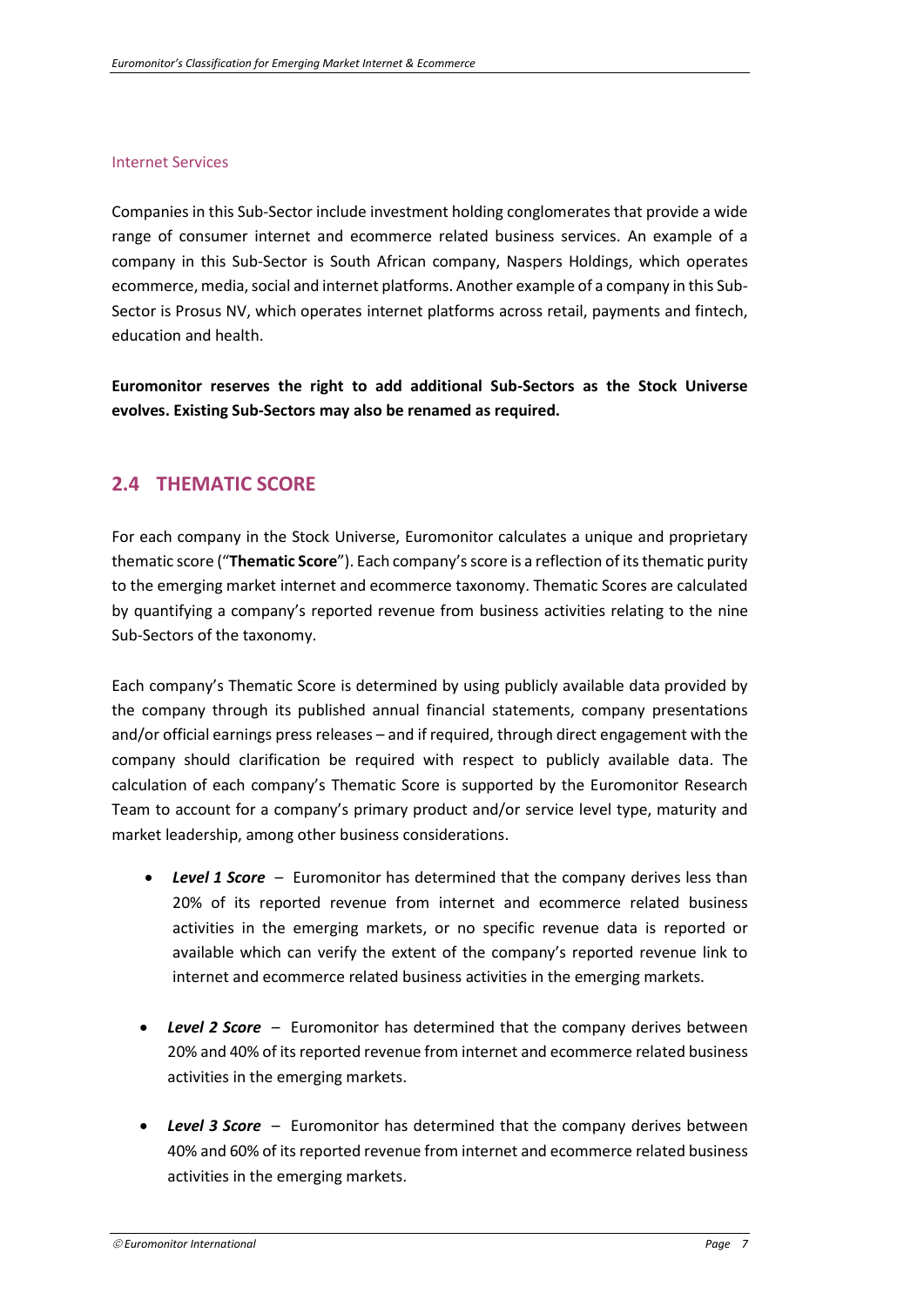- *Level 4 Score* Euromonitor has determined that the company derives between 60% and 80% of its reported revenue from internet and ecommerce related business activities in the emerging markets.
- *Level 5 Score* Euromonitor has determined that the company derives between 80% and 100% of its reported revenue from internet and ecommerce related business activities in the emerging markets.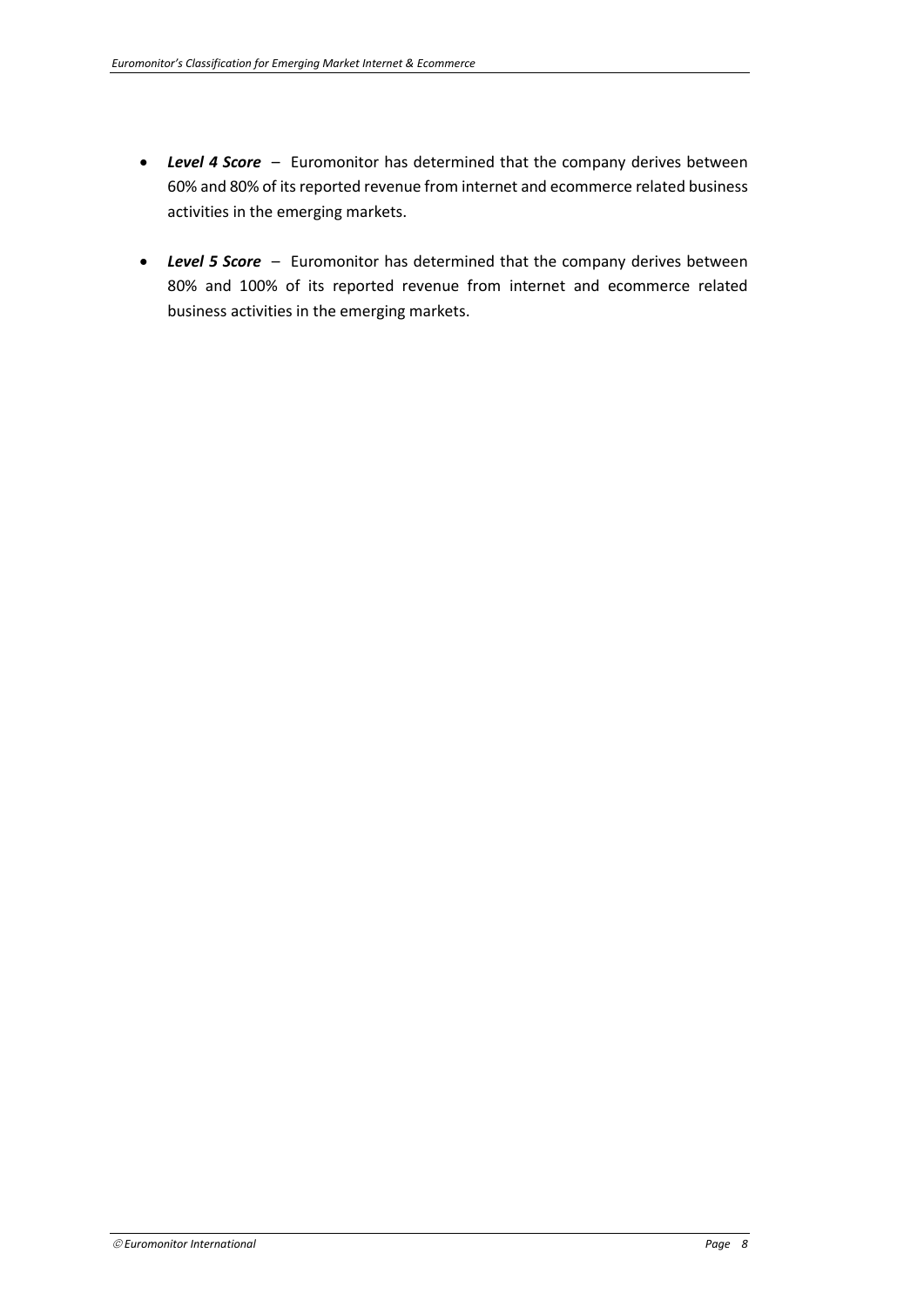# **3. REVIEW AND OVERSIGHT**

The Stock Universe, Sub-Sectors and Thematic Scores are reviewed twice per annum, in June and December.

During each semi-annual review session, Euromonitor will add and/or remove companies to and/or from the Stock Universe by reference to their most recent public filings. Any new companies will be assessed, scored and classified according to their most relevant Sub-Sector. Existing companies will also be reassessed to determine if any updates are required.

Semi-annual reviews are conducted by the Euromonitor Research Team.